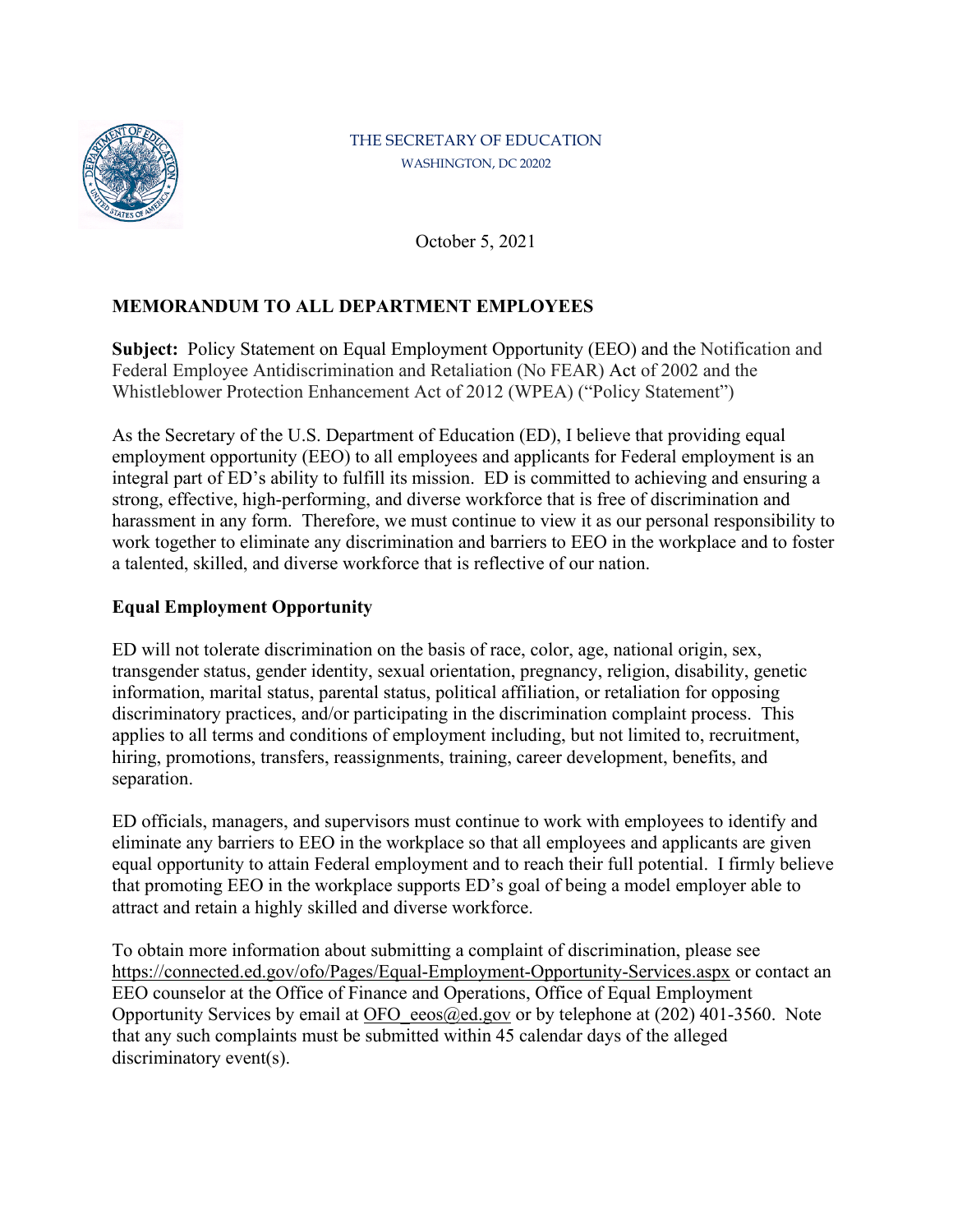As an alternative, bargaining unit employees may also pursue a discrimination complaint by filing a grievance through ED's negotiated grievance procedures. Additional information on the negotiated grievance procedures is in the Personnel Manual Instruction 771-1, "Employee Grievances," which is available on ED's Web site at [https://connected.ed.gov/Pages/PMIs-](https://connected.ed.gov/Pages/PMIs-HCPs-PMBs-and-HCMs.aspx)[HCPs-PMBs-and-HCMs.aspx.](https://connected.ed.gov/Pages/PMIs-HCPs-PMBs-and-HCMs.aspx)

## **Alternative Dispute Resolution**

To maintain a respectful, productive, and collaborative work environment, in accordance with the U.S. Equal Employment Opportunity Commission's regulations and guidelines and the Administrative Dispute Resolution Act of 1996, ED promotes the use of the alternative dispute resolution (ADR) process to resolve workplace disputes before the disputes advance to a formal complaint stage. The ADR process is used to resolve a wide range of workplace disputes, including EEO and grievance-related matters, in a cooperative, cost-effective, and timely manner. All employees are strongly encouraged to cooperate and engage in the ADR process. Participation in the ADR process is voluntary for a complainant in an EEO matter. If a complainant elects to participate in ADR, ED shall provide a management official to participate in that process. For additional information on the ADR process, please contact the Office of Finance and Operations, ADR Center by e-mail at ADR center@ed.gov or by phone at (202) 245-7520.

# **No FEAR Act**

On May 15, 2002, the Notification and Federal Employee Antidiscrimination and Retaliation Act (No FEAR Act) was enacted. The purpose of the No FEAR Act is to "require that Federal agencies be accountable for violations of antidiscrimination and whistleblower protection laws" (Public Law 107-174, Summary). In support of this purpose, Congress found that "agencies cannot be run effectively if those agencies practice or tolerate discrimination" (Public Law 107- 174, Title I, General Provisions, Section 101(1)).

Section 301 of the No FEAR Act requires each Federal agency to post summary statistical data pertaining to complaints of employment discrimination filed against it by employees, former employees, and applicants for employment. The specific data to be posted is further described in section 301(b) of the Act and 29 CFR 1614.704. ED's summary data of complaints filed against ED is located at [http://www.ed.gov/about/offices/list/om/reports.html.](http://www.ed.gov/about/offices/list/om/reports.html)

#### **WPEA**

The Whistleblower Protection Enhancement Act of 2012 (WPEA), amends whistleblower protections for Federal employees by clarifying the scope of protected disclosures, tightening requirements for nondisclosure agreements, expanding the penalties imposed for violating whistleblower protections, and establishing a Whistleblower Protection Ombudsman.

The No FEAR Act and WPEA protect Federal employees from unlawful discrimination and reprisal for participation in protected EEO and whistleblowing activity for reporting illegal acts of employers. Under the WPEA, ED may not take a personnel action, threaten to take a personnel action, or refuse to take a personnel action because an employee or applicant for